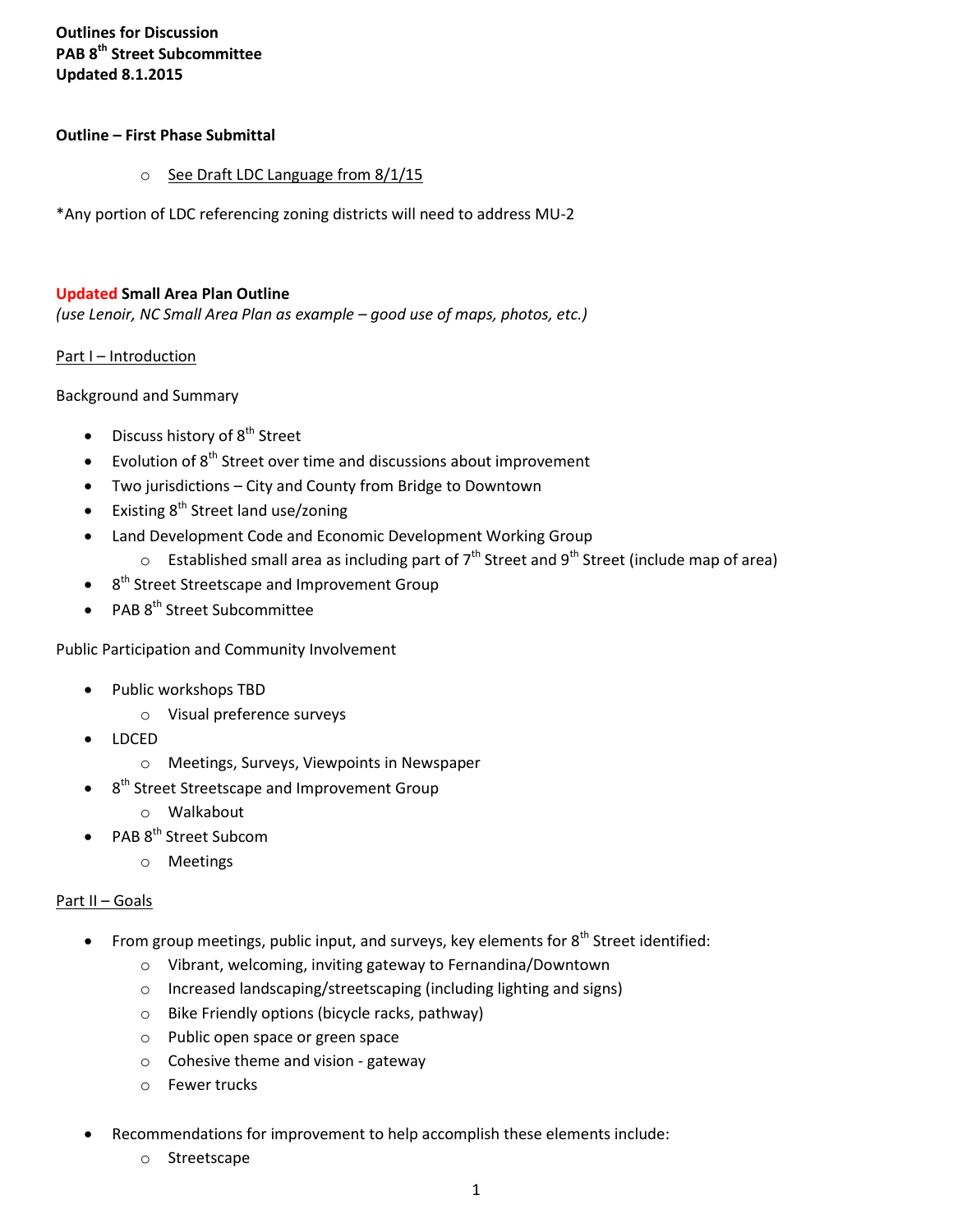## **Outlines for Discussion PAB 8th Street Subcommittee Updated 8.1.2015**

- o Land Use and Zoning Introducing Residential
- o Parking and Traffic Flow
- o Establishing an Identity
- o Code Enforcement/Appearance

## Part III –Recommendations

## Streetscape

- Background FDOT road, but  $7<sup>th</sup>$  and  $9<sup>th</sup>$  and side streets are City
	- $\circ$  FDOT preparing for resurfacing of  $8<sup>th</sup>$  Street
	- o Opportunity to get involved now
	- $\circ$  Also consider stormwater area of treatment improvement identified by SJRWMD
- Easement idea for landscaping (or setback)
- Roadway improvements medians, change at Lime and  $8<sup>th</sup>$  intersection, crosswalks
- Undergrounding utilities (FPU poles)
- Trucks discuss research into this and reality that they are not going anywhere
- Wayfinding cohesive with City and downtown
- Sidewalks needed on side streets and  $7<sup>th</sup>$  and  $9<sup>th</sup>$  where they don't exist

#### Land Use and Zoning

- Inhibitor to development on  $8<sup>th</sup>$  street lack of density
- Creation of a mixed-use area
- MU-2 FLUM and Zoning
- Why boundaries were chosen follow existing changes in zoning from  $7<sup>th</sup>$  to  $9<sup>th</sup>$  Streets
- Zoning all items to address in LDC related to MU-2
- Incentives Density and Height Bonuses

## Parking and Traffic Flow

- Major constraint for development on  $8<sup>th</sup>$
- Parking on side streets east of  $8^{th}$  (between  $8^{th}$  and  $9^{th}$ ) in ROW
- $\bullet$  One way side streets east of  $8<sup>th</sup>$  possibility
- Reducing driveway cuts on  $8<sup>th</sup>$  Street (maybe needs incentives)
- City purchasing property to provide parking possibility

## Establishing an Identity

- Branding/Marketing Gateway
- Banners on light poles
- New entryway at  $8<sup>th</sup>$  and Lime Street
- 8<sup>th</sup> Street Owners/Business Association